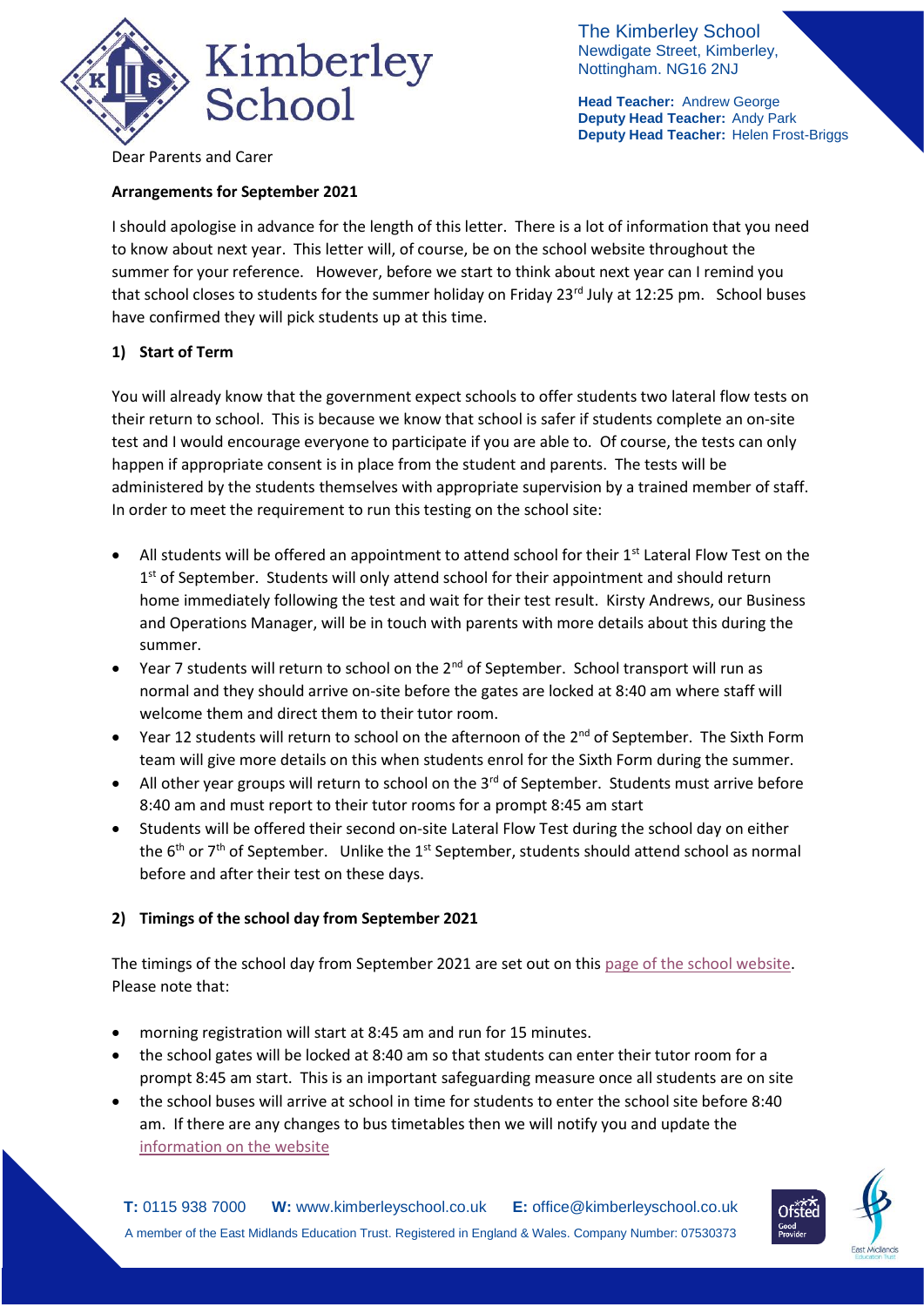- students who arrive after 8:40 am will continue to have to report to the leisure centre late gate
- there are no other changes to the school day

Staff across the school have noticed that many students are struggling to get back into the good habits and routines of school and learning that underpin success at school. In September we are extending morning registration to give more opportunities to enable pastoral teams to ensure that students are set up for success for the rest of the school day. Our pastoral teams across the school are putting in place plans to ensure that tutor time is used purposefully to: resolve any issues that may have arisen the previous day; reinforce key messages from the Personal Development Curriculum; and ensure that all students are ready to learn throughout the remainder of the day.

### **3) Uniform**

Thank you for everything that you continue to do to ensure that your children wear the school uniform correctly. Please remember that our uniform and appearance expectations are set out on the [website.](https://www.kimberleyschool.co.uk/uniform) Please note that from September 2021 students who choose to wear the School Skirt must wear plain black tights. Socks can only be worn if students are wearing school trousers. The website also provides a helpful pictorial grade to acceptable school shoes and how the school skirt should be worn. Please do review this before you make any purchases.

### 4) **Control Measures from September 2021**

The government have set out the Covid-19 Control Measures that they expect schools to have in place at the start of the Autumn Term. These measures are set out on the [Control Measures](https://www.kimberleyschool.co.uk/septemberopening) page of our school website. At the moment you will have to scroll down the page until you get to September's control measures, during the summer this section will move to the top of the page. I would encourage all parents and carers to read through this information on the website and discuss it with your child/children before they return to school. However, some key headlines are:

- **The requirement for students to not mix with others from different year groups will no longer be in place.** This means that:
	- All students will have the same start and end of the school day
	- Break and lunch will no longer be staggered. The school site means that it is not possible to do this without continued significant disruption to lessons across the school.
- **All students will still be required to follow the one-way system at all times as they move around school**. Students have reported that they have found that this has made school safer and calmer as they move around school. The only time this will not apply is when students are following the queuing system for the canteens at break and lunch. Students who do not do so may be given a sanction in line with the school behaviour policy
- **Students will still be required to sit side-by-side facing the front in all lessons.** This will be reviewed before the October half term. Some subjects may choose to seat students differently in order to facilitate practical lessons.
- **Students will still be able to use their contactless cards to pay for food and drink in the canteen**
- **Parents' evenings will run online for the Autumn and Spring term when this will be reviewed**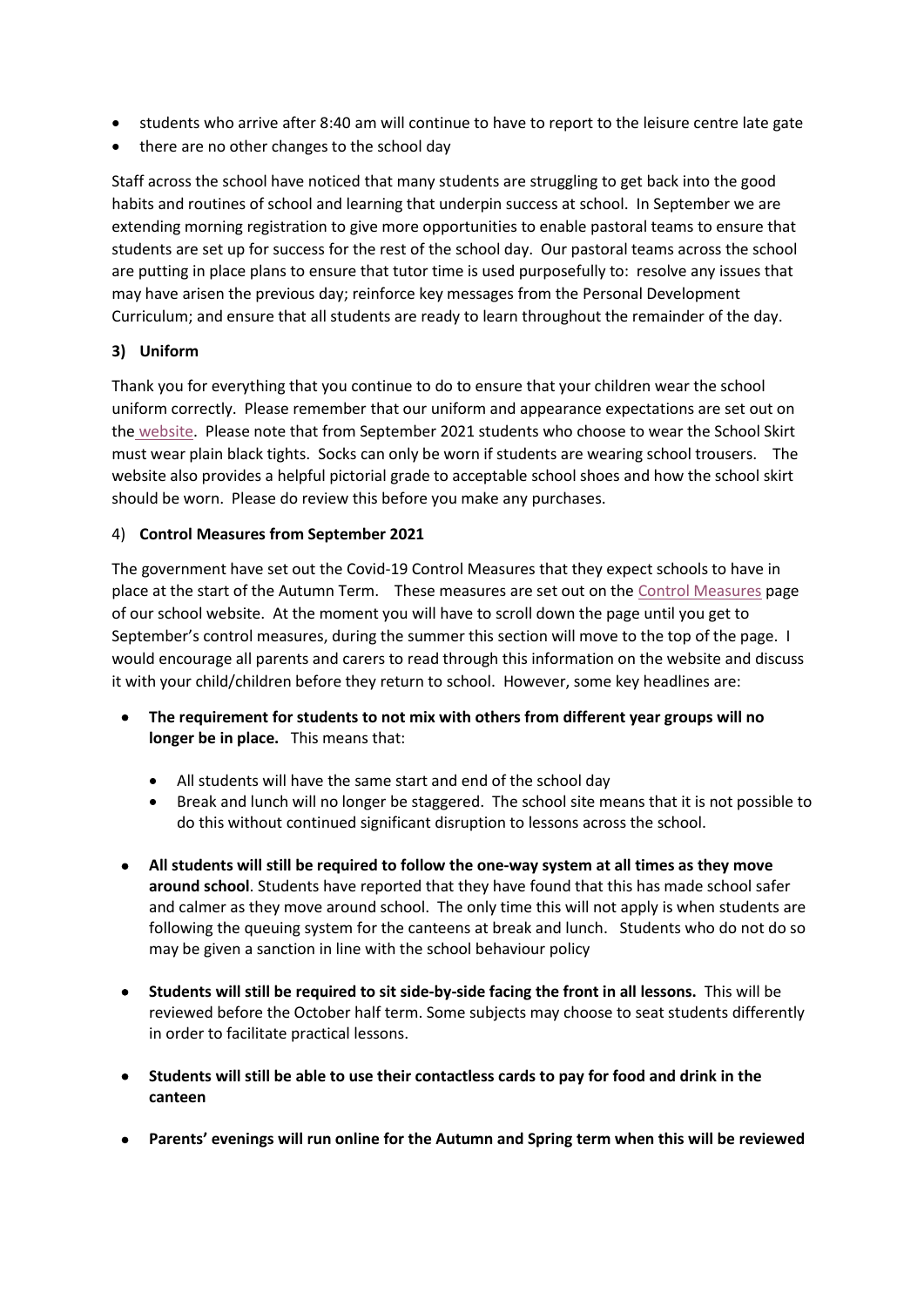- **Parents should still not report to school without an appointment.**
- **Good personal hygiene, enhanced cleaning and increased ventilation will remain at the centre of our work in keeping school safe:**
- Students will still be expected to sanitise their hands every time they enter classrooms or working spaces
- Classrooms and other work spaces will continue to be well ventilated. Students will still be able to wear a plain black, long-sleeved V-neck jumper under their blazer if they choose to. Please note this is not instead of the school blazer.
- Students will continue to be encouraged to exercise good respiratory hygiene "catch-it, bin-it, kill-it"
- Face coverings will be optional but will be enforced if there are local outbreaks of the virus

Please do be reassured that we will work with students on their return to school to ensure that they understand the control measures that will be in place and what our expectations are of them.

- **5) Catch –Up.** The government has launched an [information site for parents,](https://educationcatchup.campaign.gov.uk/) to support children of all age ranges and abilities to catch up on lost learning from the pandemic. The site features advice and support for parents of children with special educational needs and disabilities (SEND), as well as programmes, resources and activities for children and young people this summer.
- **6) Staffing Changes from September 2021.** As ever, we end the year having to say goodbye to valued colleagues who are moving onto new challenges and opportunities next year.

Rob Yates, Sarah Juniper and Chris Stoddart are all moving on at the end of term. All of them have made significant contributions to our great school over a number of years and will be sadly missed. We are also saying goodbye to Sarah Livings who has led our Sixth Form for many years. Under Sarah's leadership Kimberley Sixth Form has become the highest performing Sixth Form in the area and is the first choice destination for students within and beyond our community. Anyone who has worked with Sarah will know that she is absolutely relentless in the work she does to ensure that all young people have access to a high quality education and receive the support they need to be successful. Sarah will be much missed by us all.

Gemma Blacow will not be with us next year as she has taken up the opportunity for a secondment to the Senior Leadership Team of a school within the East Midlands Education Trust. Sarah Weedon will be starting maternity leave in September. Tricia Fitzsimons has been working with us in Drama on a temporary basis for this academic year and is leaving us again at the end of this week. Ryan Grundy, Vicki Wilson, Paul Jenkins, Claire Rawdin and Ben Prior are leaving us after a short period of time at Kimberley School. We are grateful for their contribution during this challenging year.

Kimberley School is only as good as it is because of the great staff who work here. I am sure you will join me in thanking them for the difference that they have made to the young people in our community and wishing them well for the future.

# **Finally**

Thank you, as ever, for your continued support throughout the most challenging year I have known in education. With your support we have navigated whatever challenges have come our way and are well prepared to welcome students back in September and continue to ensure that they have